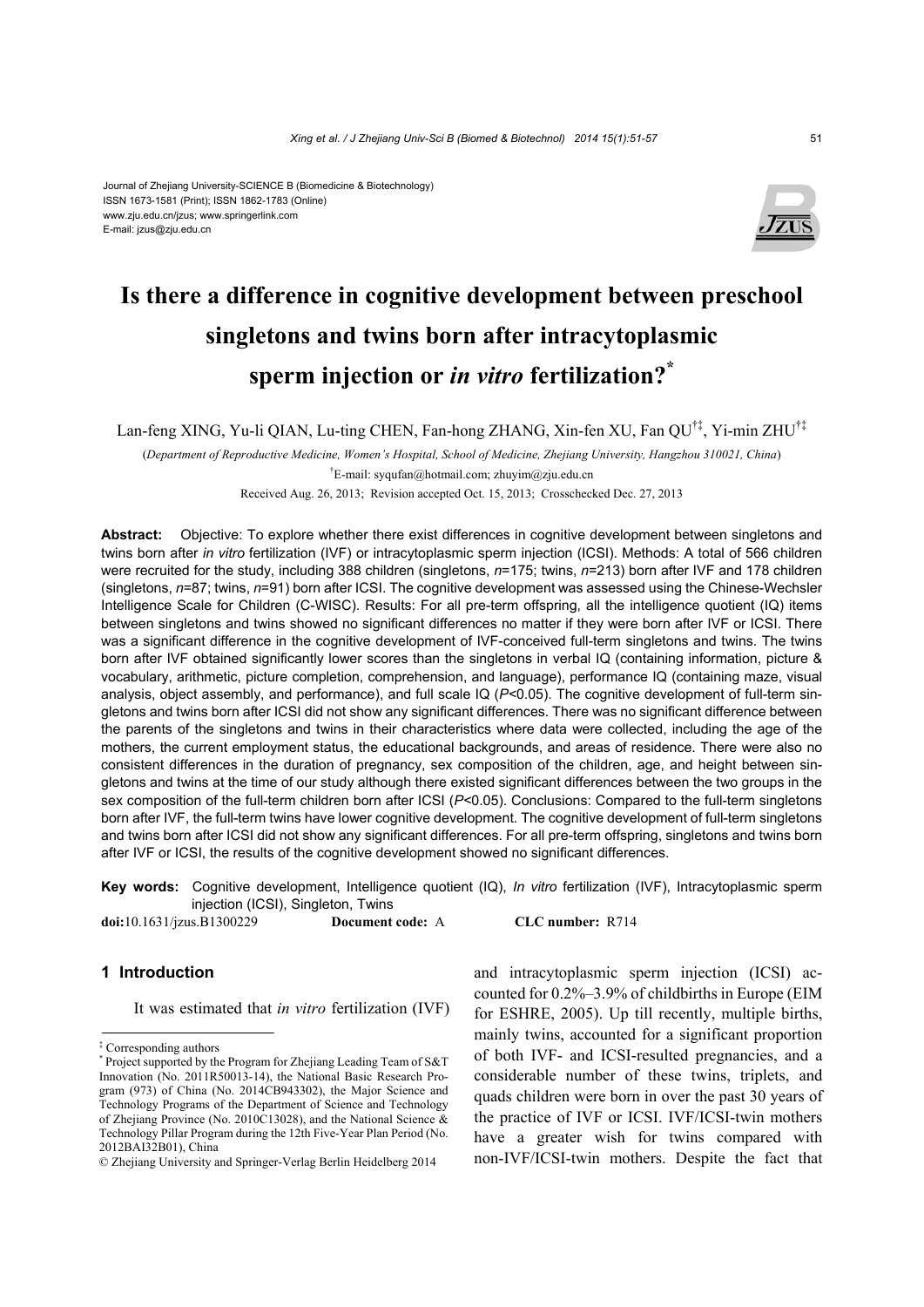only a quarter of IVF/ICSI mothers agreed to single embryo transfer (SET), delivery of a single child with high morbidity was predictive in high acceptance of SET. The implementation of elective SET requires extensive counseling of the infertile couples and legislation including strict selection criteria must also be used to facilitate this process (Pinborg *et al.*, 2003). SET is the simplest and most obvious way to avoid the risk of twins following assisted reproductive technology (ART). There are concerns, however, that replacing only one embryo can reduce the success rates. The multiple pregnancy rate in the Helsinki University Central Hospital in Finland has been reduced from 24% in 1998 to 8% in 2001 after the implementation of an SET as their daily practice (Gerris, 2005).

Previous studies have shown that IVF/ICSIchildren were similar to natural-born children in physical and neurological status or in cognitive measures of intelligence quotient (IQ), visual-motor coordination, visual memory, and verbal comprehension although they were scored lower by teachers on measures of socio-emotional adjustment in school and on self-report measures of anxiety, aggression, and depression. Also, intellectual development around the age of five years was investigated and found not to be different in children conceived by IVF compared to naturally conceived children (Cederblad *et al.*, 1996; Leslie *et al.*, 2003; Place and Englert, 2003; Ponjaert-Kristoffersen *et al.*, 2005).

The selection of appropriate patients for SET can partially ameliorate the overall loss. For complete cycles, repeat SET could produce more live births per egg retrieval than repeat double-embryo transfer (DET). All treatments involving SET will increase the number of treatments required to achieve successful outcomes and this extra treatment burden will be a significant barrier to the implementation of such treatments (Roberts *et al.*, 2011). It is a well-known fact that multiple pregnancies can cause serious complications for ART due to the relatively high incidence in maternal, perinatal and childhood morbidity and mortality (Land and Evers, 2003). In the initial years of ART, this was felt to be justified due to the poor clinical pregnancy rate and live birth rates. In recent years, the concerns about maternal and perinatal morbidity associated with multiple pregnancies have led to attempts to restrict the number of embryos transferred. Few researches have been conducted to explore whether there exist differences in cognitive development between singletons and twins born after IVF or ICSI. The present study was to determine the cognitive development of a large cohort of preschool ART singletons and twins using the Chinese-Wechsler Intelligence Scale for Children (C-WISC).

#### **2 Materials and methods**

### **2.1 Participants**

Inclusion criteria for twin children were: (1) without preimplantation genetic diagnosis (PGD); (2) twin; (3) no severe disease at birth. Exclusion criteria were oocyte or sperm donation and selective embryo reduction with medical indication. All eligible twin children and their parents were invited by researchers of the Center of Reproductive Medicine (Women's Hospital, Zhejiang University, China) to participate in the study. A total of 304 twin children born after IVF or ICSI technology in the Center of Reproductive Medicine, Women's Hospital, Zhejiang University, China, during January 2002 to December 2004 were recruited, containing 213 children born after IVF and 91 children born after ICSI. A variety of socio-demographic variables including child's age and sex, mother's age, duration of pregnancy, educational background, employment status, and the type of parent's living location were recorded at baseline data collection.

The singletons as controls born after IVF or ICSI technology in the same Center of Reproductive Medicine and in the same period were randomly recruited. All controls were eligible based on the inclusion criteria. Same social-demographic variables of these children and their parents were recorded. The final control sample consisted of 262 singletons (175 born after IVF and 87 born after ICSI).

Informed written consents were obtained from the parents of all participating children. This study was approved by the Institutional Ethics Review Board of Women's Hospital, School of Medicine, Zhejiang University, China.

#### **2.2 Cognitive development assessment**

The cognitive development was assessed using the WISC-Revised (WISC-R). Specifically, a C-WISC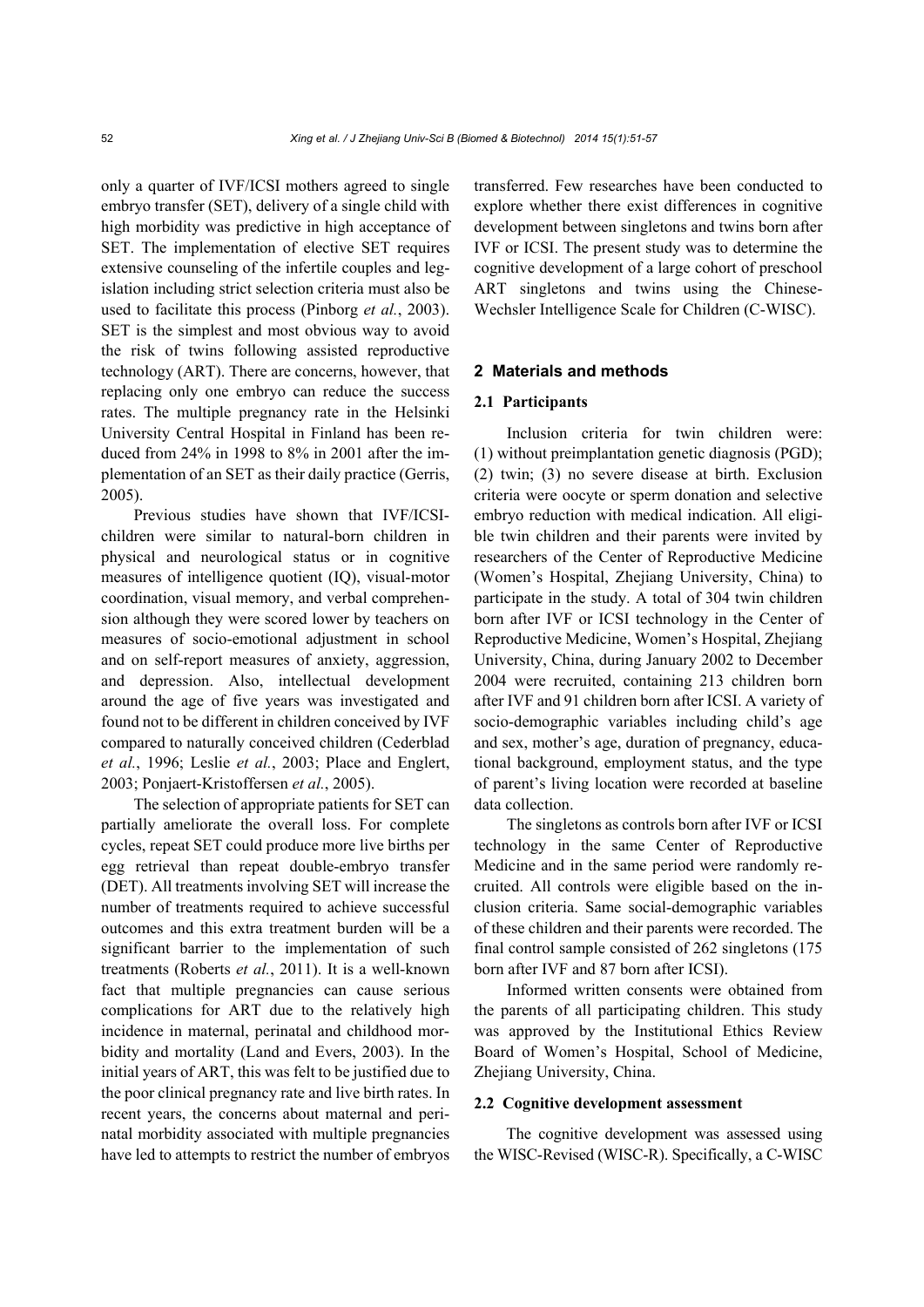was used to evaluate the items in the cognitive development. The six subtests measured the subscales: perceptual reasoning (exclusion, discs, hidden figures), verbal learning (verbal meaning, learning names), spatial orientation and speed (discs), and verbal fluency (idea production). Five trained investigators administered the tests.

#### **2.3 Statistical analysis**

All information from the questionnaires was entered into an SPSS database and analyzed with SPSS Version 15.0. *T*-test was used to compare two continuously distributed variables, and a nonparametric test (Mann-Whitney *U*-test) was used for variables with distributions other than normal, i.e., for all factors of cognitive development. *P*<0.05 indicated statistical significance.

#### **3 Results**

# **3.1 Cognitive development differences between pre-term singletons and twins born after IVF**

## 3.1.1 Baseline characteristics

There were no significant differences between the singletons and twins born after IVF in all the socio-demographic variables, including duration of pregnancy, mothers' age at treatment, the educational backgrounds of the mothers, employment status, and areas of residence. No marked differences existed for child's age, sex, body height, or body weight, the sex composition of the children, or the age between singletons and twins born after IVF (Table 1).

3.1.2 Comparison of the cognitive development between pre-term singletons and twins born after IVF

As shown in Table 2, for pre-term offspring born after IVF, there were no significant differences between twins and singletons in all the subscales.

# **3.2 Cognitive development differences between pre-term singletons and twins born after ICSI**

### 3.2.1 Baseline characteristics

Similar with pre-term groups born after IVF, there were no significant differences between the pre-term singletons and twins born after ICSI in all the social-demographic variables (Table 3).

**Table 1 Baseline characteristics of the mothers and the pre-term children born after IVF** 

| Item                          | Singleton         | Twin              |
|-------------------------------|-------------------|-------------------|
| Mother                        |                   |                   |
| Number                        | 55                | 62                |
| Age at treatment (year)       | $36.27 \pm 3.38$  | 35.48±3.47        |
| Duration of pregnancy (week)  | $35.35 \pm 1.62$  | $35.03 \pm 1.62$  |
| <b>Educational background</b> |                   |                   |
| Less than high school         | 20 (36.4%)        | 18 (29.0%)        |
| High school                   | 20 (36.4%)        | $16(25.8\%)$      |
| Some college/university       | 15 (27.3%)        | 28 (45.2%)        |
| Area of residence             |                   |                   |
| Urban                         | 35 (63.6%)        | 43 (69.4%)        |
| Small town                    | $6(10.9\%)$       | 6(9.7%)           |
| Rural                         | 14 (25.5%)        | 13 (21.0%)        |
| Current employment status     |                   |                   |
| Full-time employment          | 28 (49.2%)        | $30(48.4\%)$      |
| Part-time employment          | $12(30.0\%)$      | $16(25.8\%)$      |
| Registered unemployed         | 15 (20.8%)        | $16(25.8\%)$      |
| Child                         |                   |                   |
| Number                        | 55                | 122               |
| Male                          | 26 (47.3%)        | 54 (44.3%)        |
| Female                        | 29 (52.7%)        | 68 (55.7%)        |
| Age (month)                   | 55.49±6.94        | $57.67 \pm 8.05$  |
| Height (cm)                   | $109.95 \pm 5.33$ | $110.34 \pm 5.75$ |
| Weight (kg)                   | $18.30 \pm 2.40$  | $18.10 \pm 2.72$  |
|                               |                   |                   |

Data are expressed as number (percentage) or mean±standard deviation (SD)

**Table 2 Outcomes of cognitive developmental testing between pre-term singletons and twins born after IVF** 

| Item                 | Singleton          | Twin               |
|----------------------|--------------------|--------------------|
| Number               | 55                 | 122                |
| Full scale IQ        | $105.89 \pm 13.21$ | $102.05 \pm 12.25$ |
| Verbal IO            | $99.16 \pm 14.22$  | $95.59 \pm 13.10$  |
| Performance IQ       | $111.87 \pm 11.78$ | $108.41 \pm 12.24$ |
| Information          | $8.60 \pm 3.24$    | $8.43 \pm 3.00$    |
| Picture & vocabulary | $10.60 \pm 2.34$   | $9.99 \pm 2.33$    |
| Arithmetic           | $9.49 \pm 2.67$    | $8.46 \pm 2.88$    |
| Picture completion   | $10.75 \pm 2.50$   | $10.29 \pm 2.70$   |
| Comprehension        | $9.98 \pm 3.01$    | $9.66 \pm 2.93$    |
| Language             | $49.42 \pm 10.38$  | $46.75 \pm 9.57$   |
| Animal pegs          | $13.11 \pm 1.89$   | $12.70 \pm 2.10$   |
| Picture arrangement  | $9.56 \pm 2.72$    | $9.44 \pm 2.69$    |
| Mazes                | $12.95 \pm 3.12$   | $12.33 \pm 2.80$   |
| Visual analysis      | $11.40 \pm 2.53$   | $10.23 \pm 2.29$   |
| Object assembly      | $11.60 \pm 2.48$   | $11.41 \pm 2.90$   |
| Performance          | $58.51 \pm 8.54$   | $56.11 \pm 8.53$   |

Data are expressed as mean±SD except the item of number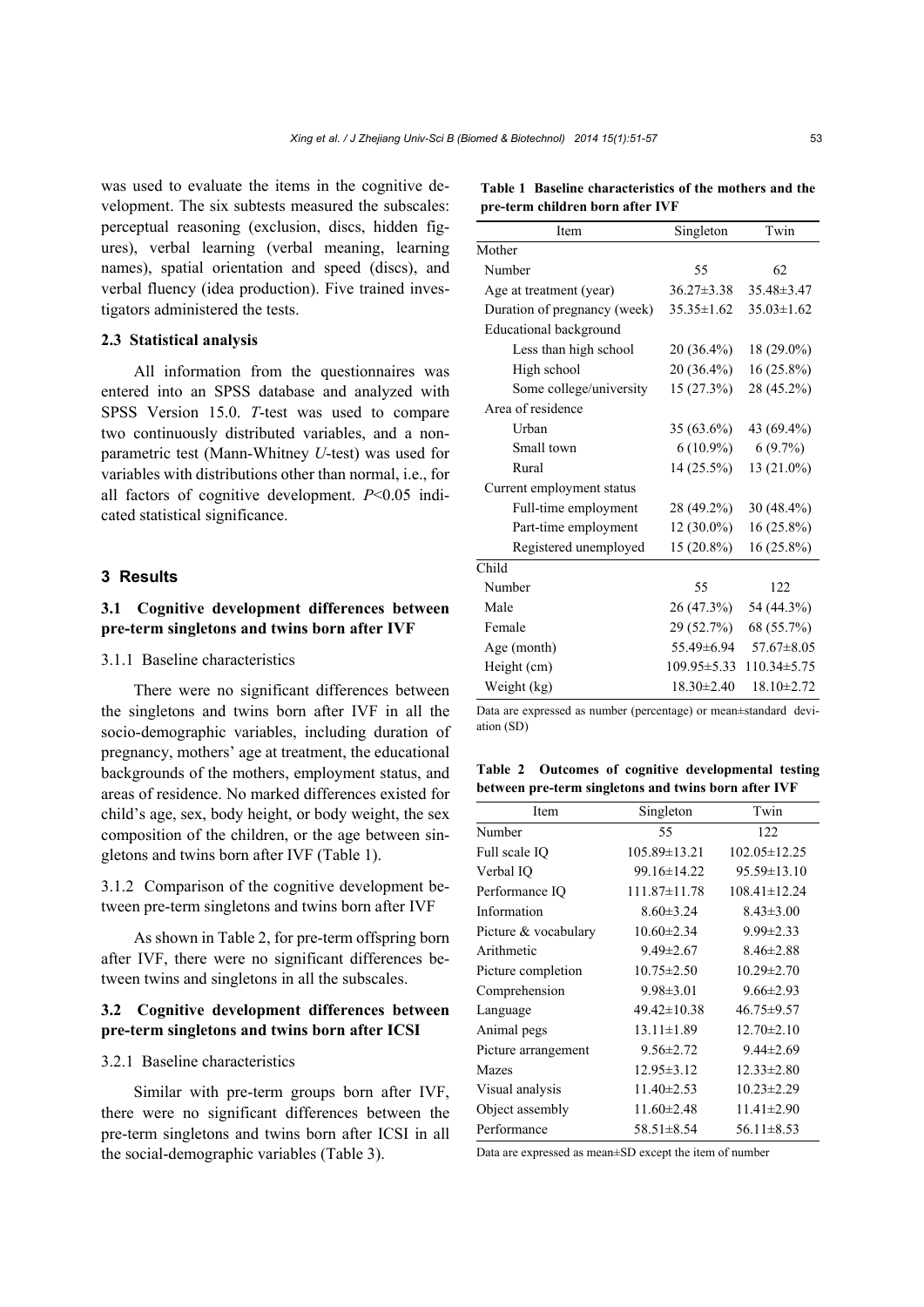3.2.2 Comparison of the cognitive development between pre-term singletons and twins born after ICSI

The outcomes of cognitive developmental testing are listed in Table 4. For pre-term offspring born after ICSI, there were no significant differences between pre-term twins and singletons in all the subscales.

# **3.3 Cognitive development differences between full-term singletons and twins born after IVF**

## 3.3.1 Baseline characteristics

Similar with pre-term groups born after IVF, there were no significant differences between the full-term singletons and twins born after IVF in all the social-demographic variables (Table 5).

3.3.2 Comparison of the cognitive development between full-term singletons and twins born after IVF

As shown in Table 6, for full-term offspring born after IVF, there was a significant difference in the cognitive development of IVF-conceived full-term singletons and twins. The twins born after IVF obtained significantly lower scores than the singletons in verbal IQ (containing information, picture & vocabulary, arithmetic, picture completion, comprehension, and language), performance IQ (containing maze, visual analysis, object assembly, and performance), and full scale IQ ( $P<0.05$ ).

# **3.4 Cognitive development differences between full-term singletons and twins born after ICSI**

#### 3.4.1 Baseline characteristics

As shown in Table 7, similar with pre-term groups born after ICSI, there were no significant differences between the full-term singletons and twins born after ICSI in all the social-demographic variables.

3.4.2 Comparison of the cognitive development between full-term singletons and twins born after ICSI

The outcomes of cognitive developmental testing are listed in Table 8. For full-term offspring born after ICSI, there were no significant differences between twins and singletons in all the subscales.

|  | Table 3 Baseline characteristics of the mothers and the |  |  |
|--|---------------------------------------------------------|--|--|
|  | pre-term children born after ICSI                       |  |  |

| Item                          | Singleton        | Twin             |
|-------------------------------|------------------|------------------|
| Mother                        |                  |                  |
| Number                        | 32               | 28               |
| Age at treatment (year)       | $34.5 \pm 3.98$  | $35.11 \pm 3.25$ |
| Duration of pregnancy (week)  | $34.52 \pm 2.22$ | 34.74±1.92       |
| <b>Educational background</b> |                  |                  |
| Less than high school         | 11 (34.4%)       | 11 (39.3%)       |
| High school                   | 10 (31.2%)       | $8(28.6\%)$      |
| Some college/university       | 11 (34.4%)       | $9(32.1\%)$      |
| Area of residence             |                  |                  |
| Urban                         | $13(40.6\%)$     | 18 (64.3%)       |
| Small town                    | $4(12.5\%)$      | $2(7.1\%)$       |
| Rural                         | 15 (46.9%)       | $8(28.6\%)$      |
| Current employment status     |                  |                  |
| Full-time employment          | $21(65.6\%)$     | 11 (39.3%)       |
| Part-time employment          | $6(18.8\%)$      | 12 (42.9%)       |
| Registered unemployed         | $5(15.6\%)$      | $5(17.9\%)$      |
| Child                         |                  |                  |
| Number                        | 32               | 54               |
| Male                          | $16(50.0\%)$     | 27 (50.0%)       |
| Female                        | $16(50.0\%)$     | 27 (50.0%)       |
| Age (month)                   | $57.33 \pm 7.19$ | $59.63 \pm 7.50$ |
| Height (cm)                   | 109.72±5.87      | 111.04±6.86      |
| Weight (kg)                   | 17.84±2.69       | $18.49 \pm 3.50$ |
|                               |                  |                  |

Data are expressed as number (percentage) or mean±SD

**Table 4 Outcomes of cognitive developmental testing between pre-term singletons and twins born after ICSI** 

| Item                 | Singleton         | Twin               |
|----------------------|-------------------|--------------------|
| Number               | 32                | 54                 |
| Full scale IQ        | 103.47±16.53      | $101.31 \pm 12.05$ |
| Verbal IQ            | $95.66 \pm 17.45$ | $94.81 \pm 13.07$  |
| Performance IQ       | 110.94±14.97      | $108.02 \pm 10.92$ |
| Information          | $8.50 \pm 3.07$   | $8.15 \pm 3.08$    |
| Picture & vocabulary | $10.16 \pm 3.11$  | $10.28 \pm 2.25$   |
| Arithmetic           | $9.38 \pm 3.49$   | $8.67 \pm 2.36$    |
| Picture completion   | $9.75 \pm 2.77$   | $10.07 \pm 2.34$   |
| Comprehension        | $9.03 \pm 3.49$   | $9.02 \pm 3.18$    |
| Language             | $46.81 \pm 12.74$ | $46.19 \pm 9.53$   |
| Animal pegs          | $13.03 \pm 1.81$  | $12.54 \pm 2.13$   |
| Picture arrangement  | $9.22 \pm 2.38$   | $9.20 \pm 2.15$    |
| <b>Mazes</b>         | $13.03 \pm 3.71$  | $12.31 \pm 3.28$   |
| Visual analysis      | $10.91 \pm 2.64$  | $10.70 \pm 2.34$   |
| Object assembly      | $11.72 \pm 3.34$  | $11.15 \pm 2.81$   |
| Performance          | $57.91 \pm 10.39$ | $55.81 \pm 8.73$   |

Data are expressed as mean±SD except the item of number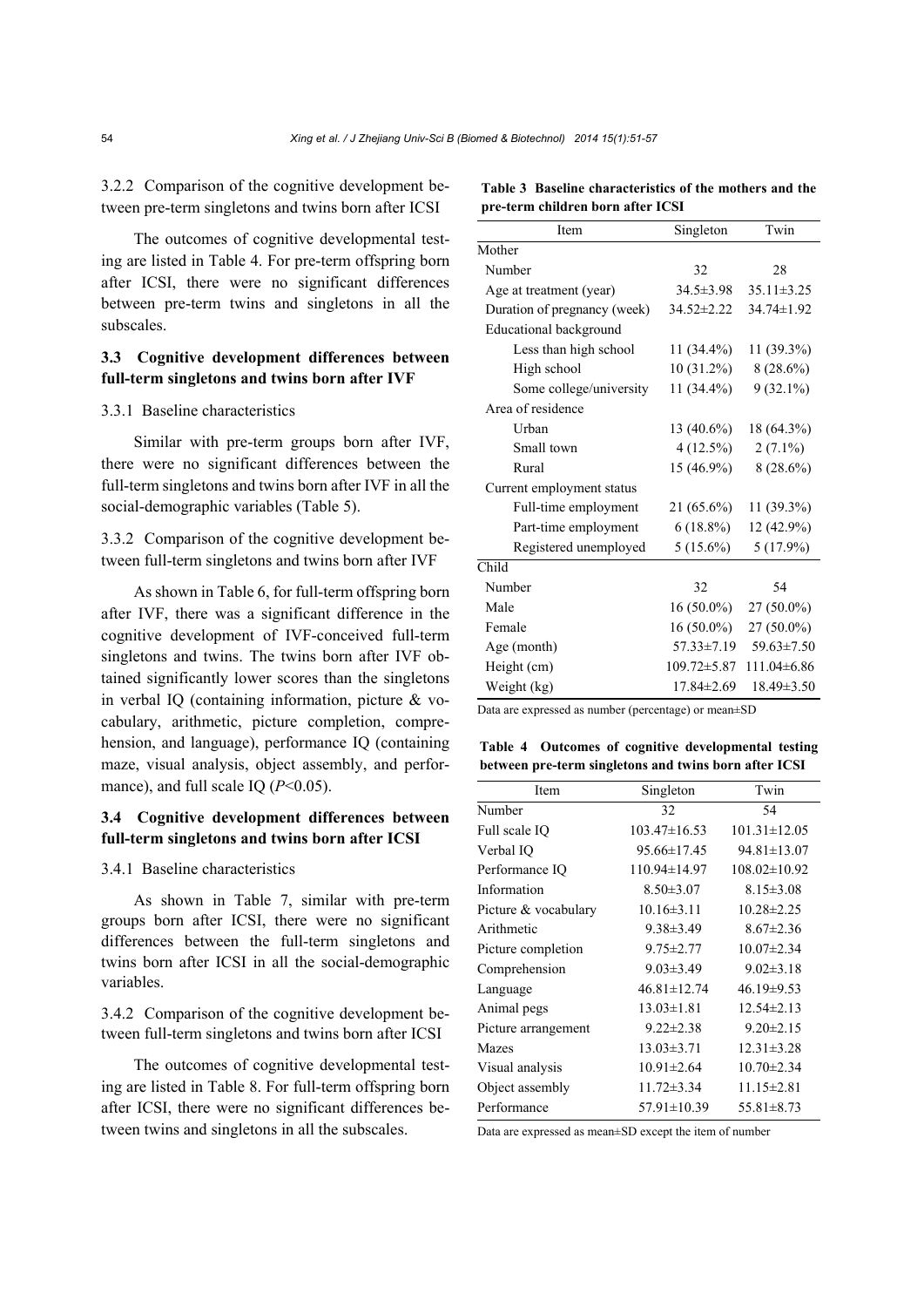| Item                          | Singleton         | Twin              |
|-------------------------------|-------------------|-------------------|
| Mother                        |                   |                   |
| Number                        | 120               | 46                |
| Age at treatment (year)       | $35.95 \pm 3.52$  | $35.74 \pm 3.22$  |
| Duration of pregnancy (week)  | $37.77 \pm 0.47$  | $37.66 \pm 0.77$  |
| <b>Educational background</b> |                   |                   |
| Less than high school         | 43 (35.8%)        | 26 (56.5%)        |
| High school                   | $36(30.0\%)$      | 10 (21.7%)        |
| Some college/university       | 41 (34.2%)        | 10 (21.7%)        |
| Area of residence             |                   |                   |
| Urban                         | 70 (58.3%)        | 27 (58.7%)        |
| Small town                    | $13(10.8\%)$      | $3(6.5\%)$        |
| Rural                         | 37 (30.8%)        | 16 (34.8%)        |
| Current employment status     |                   |                   |
| Full-time employment          | 59 (49.2%)        | 20 (43.5%)        |
| Part-time employment          | $36(30.0\%)$      | 10 (21.7%)        |
| Registered unemployed         | 25 (20.8%)        | 16 (34.8%)        |
| Child                         |                   |                   |
| Number                        | 120               | 91                |
| Male                          | 65 (54.2%)        | 55 (60.4%)        |
| Female                        | 55 (45.8%)        | 36 (39.6%)        |
| Age (month)                   | $57.82 \pm 8.53$  | 59.79 ± 7.88      |
| Height (cm)                   | $110.31 \pm 6.74$ | $110.40 \pm 5.05$ |
| Weight (kg)                   | 18.43±2.94        | 18.16±2.29        |

**Table 5 Baseline characteristics of the mothers and the full-term children born after IVF**

Data are expressed as number (percentage) or mean±SD

**Table 6 Outcomes of cognitive developmental testing between full-term singletons and twins born after IVF** 

| Item                              | Singleton          | Twin              |
|-----------------------------------|--------------------|-------------------|
| Number                            | 120                | 91                |
| Full scale $IQ^*$                 | $107.84 \pm 12.33$ | 99.59±15.02       |
| Verbal IQ*                        | $100.32 \pm 13.55$ | $91.52 \pm 16.22$ |
| Performance IQ*                   | 114.12±11.78       | 108.19±14.22      |
| Information <sup>®</sup>          | $9.13 \pm 2.80$    | $7.47 \pm 3.22$   |
| Picture & vocabulary <sup>®</sup> | $10.67 \pm 2.41$   | $9.56 \pm 2.95$   |
| Arithmetic <sup>®</sup>           | $9.47 \pm 2.69$    | $8.69 \pm 2.96$   |
| Picture completion <sup>®</sup>   | $10.68 \pm 2.70$   | $9.47 \pm 2.88$   |
| Comprehension*                    | $10.32 \pm 2.90$   | $8.59 \pm 3.35$   |
| Language <sup>*</sup>             | 50.25±9.89         | 43.89±11.94       |
| Animal pegs                       | $12.96 \pm 2.33$   | $12.63 \pm 1.88$  |
| Picture arrangement               | $10.12 \pm 2.37$   | $9.68 \pm 2.56$   |
| Mazes <sup>®</sup>                | $13.43 \pm 2.84$   | $12.10 \pm 3.40$  |
| Visual analysis <sup>®</sup>      | $11.31 \pm 2.26$   | $10.41 \pm 2.72$  |
| Object assembly <sup>*</sup>      | $12.38 \pm 2.31$   | $11.14 \pm 2.92$  |
| Performance                       | $60.19 \pm 8.23$   | 55.91±9.89        |

Data are expressed as mean±SD except the item of number. \* *P*<0.05, compared with the control group

**Table 7 Baseline characteristics of the mothers and the full-term children born after ICSI**

| Item                          | Singleton         | Twin             |
|-------------------------------|-------------------|------------------|
| Mother                        |                   |                  |
| Number                        | 55                | 19               |
| Age at treatment (year)       | $36.24 \pm 4.03$  | $35.35 \pm 3.62$ |
| Duration of pregnancy (week)  | $37.67 \pm 0.39$  | 37.58±0.45       |
| <b>Educational background</b> |                   |                  |
| Less than high school         | 20 (36.4%)        | $3(15.8\%)$      |
| High school                   | $17(30.9\%)$      | $8(42.1\%)$      |
| Some college/university       | 18 (32.7%)        | $8(42.1\%)$      |
| Area of residence             |                   |                  |
| Urban                         | $33(60.0\%)$      | $9(47.4\%)$      |
| Small town                    | $4(7.3\%)$        | $5(26.3\%)$      |
| Rural                         | 18 (32.7%)        | 5(26.3%)         |
| Current employment status     |                   |                  |
| Full-time employment          | $33(60.0\%)$      | $9(47.4\%)$      |
| Part-time employment          | $4(7.3\%)$        | $5(26.3\%)$      |
| Registered unemployed         | 18 (32.7%)        | $5(26.3\%)$      |
| Child                         |                   |                  |
| Number                        | 55                | 37               |
| Male                          | 39 (70.9%)        | $15(40.5\%)$     |
| Female                        | $16(29.1\%)$      | 22 (59.5%)       |
| Age (month)                   | 58.44±8.42        | $58.80 \pm 8.00$ |
| Height (cm)                   | $110.23 \pm 5.97$ | 110.05±4.75      |
| Weight (kg)                   | $18.30 \pm 2.53$  | $18.00 \pm 2.18$ |

Data are expressed as number (percentage) or mean±SD

**Table 8 Outcomes of cognitive developmental testing between full-term singletons and twins born after ICSI** 

| Item                 | Singleton          | Twin               |
|----------------------|--------------------|--------------------|
| Number               | 55                 | 39                 |
| Full scale IQ        | $105.05 \pm 12.71$ | $102.92 \pm 10.64$ |
| Verbal IQ            | $97.40 \pm 12.50$  | 94.43±11.85        |
| Performance IQ       | $112.44 \pm 12.83$ | 111.32±10.92       |
| Information          | $8.93 \pm 2.59$    | $7.95 \pm 3.17$    |
| Picture & vocabulary | $10.33 \pm 2.52$   | $9.62 \pm 2.07$    |
| Arithmetic           | $9.36 \pm 2.90$    | $8.89 \pm 2.25$    |
| Picture completion   | $10.07 \pm 2.73$   | $10.03 \pm 2.56$   |
| Comprehension        | $9.47 \pm 2.80$    | $9.43 \pm 2.88$    |
| Language             | 48.00±9.14         | $45.89 \pm 8.56$   |
| Animal pegs          | $12.91 \pm 2.21$   | $12.70 \pm 2.30$   |
| Picture arrangement  | $9.67 \pm 2.44$    | $10.24 \pm 2.31$   |
| Mazes                | $13.20 \pm 3.01$   | $12.38 \pm 3.03$   |
| Visual analysis      | $11.04 \pm 2.40$   | $11.46 \pm 1.95$   |
| Object assembly      | $12.02 \pm 2.75$   | 11.49±2.47         |
| Performance          | 58.85 ± 8.90       | $58.22 \pm 7.67$   |

Data are expressed as mean±SD except the item of number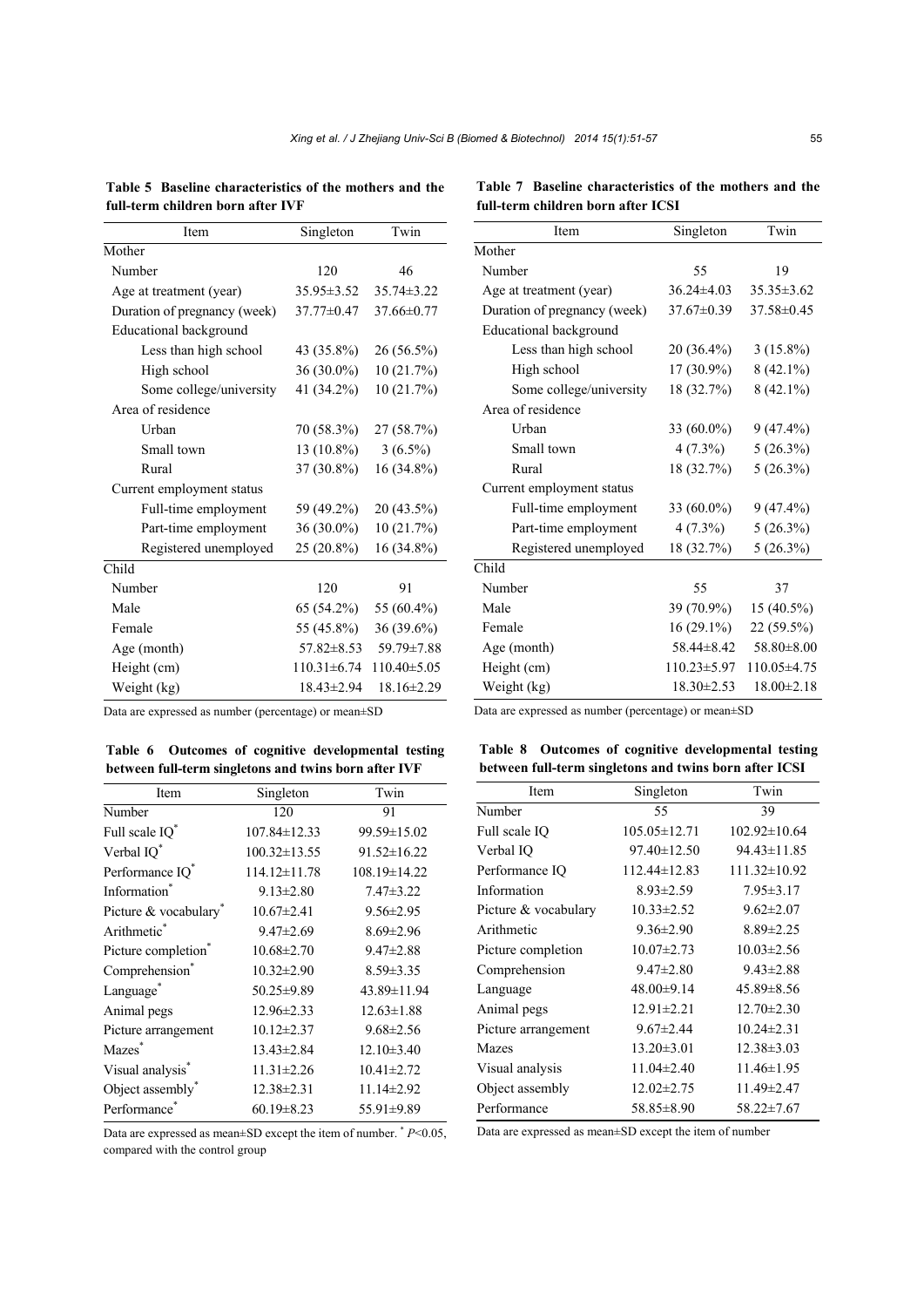## **4 Discussion**

IVF children have an increased risk of developing cerebral palsy and a higher hospitalization rate mainly due to the high twinning rate (Ericson *et al.*, 2002; Stromberg *et al.*, 2002). The relatively high multiple pregnancy rate associated with ART is related to the traditional practice of replacing more than one embryo at a time within the uterus in order to maximize pregnancy rates. The distribution of singleton and multiple deliveries for both IVF and ICSI was 78.2% and 21.8%, respectively (Nyboe Andersen *et al.*, 2009), indicating that 40% of IVF children are multiples. Twin pregnancies not only carry additional risk for mother and child, but also increase the health and economic costs (Wolner-Hanssen and Rydhstroem, 1998). SET indeed seems to be beneficial in terms of pregnancy outcome characteristics in singleton pregnancies as well as the incidence of preterm birth and low birth-weight is clearly reduced when SET is compared with DET. A possible explanation for this outcome can be the "avoidance" of vanishing twins in IVF/ICSI procedures when SET is applied, but this hypothesis needs further investigation (de Sutter *et al.*, 2003b; Pinborg *et al.*, 2003; van Montfoort *et al.*, 2005). A more frequent application of SET in ART clinics could be an essential step to reduce differences in outcome between spontaneous and assisted reproduction children (de Sutter *et al.*, 2003a; Veleva *et al.*, 2009).

Demographic factors such as maternal educational levels and maternal age at the time of birth might play different roles in cognitive development. In the present study, these factors were well controlled. We demonstrated that compared to the fullterm singletons born after IVF, the full-term twins have lower cognitive development. For pre-term children born after ART, singletons and twins showed no significant differences in cognitive development. Similarly, compared with full-term singletons born after ICSI, full-term twins did not show a lower cognitive development level. In summary, pre-term children or children involved in ICSI showed different patterns from full-term children born after IVF. This may be caused by the negative influence of ICSI technology itself and preterm delivery.

SET may have eminent advantages in the cognitive development of children when compared with DET. The present study may be useful for clinicians in various clinical practices. Before IVF or ICSI treatment starts, the clinical practitioners should explain to the patients that the cognitive development of the twins may be slower than the corresponding singleton. The women who at first hold a strong preference for twins should realize that their preference may lead to disadvantages for their children compared to those whose parents have a preference for a singleton. However, the size of the present study was small, which may cause some bias in the singletons and twins studied. Further research in this area should evaluate emotional, behavioral, and family-relational components to investigate what extent these conclusions apply to other areas of children's development. The possible roles of other personal, family, and contextual variables in the development of the children should be explored. Clinical research with larger samples and with a longer follow-up period should be conducted in the future.

#### **Compliance with ethics guidelines**

Lan-feng XING, Yu-li QIAN, Lu-ting CHEN, Fan-hong ZHANG, Xin-fen XU, Fan QU, and Yi-min ZHU declare that they have no conflict of interest.

All procedures followed were in accordance with the ethical standards of the responsible committee on human experimentation (institutional and national) and with the Helsinki Declaration of 1975, as revised in 2008 (5). Informed consent was obtained from all patients for being included in the study.

#### **References**

- Cederblad, M., Friberg, B., Ploman, F., *et al*., 1996. Intelligence and behaviour in children born after *in-vitro* fertilization treatment. *Hum. Reprod.*, **11**(9):2052-2057.
- de Sutter, P., Gerris, J., Dhont, M., 2003a. A health-economic decision—analytic model comparing double with single embryo transfer in IVF/ICSI: a sensitivity analysis. *Hum. Reprod.*, **18**(6):1361. [doi:10.1093/humrep/deg261]
- de Sutter, P., van der Elst, J., Coetsier, T., *et al*., 2003b. Single embryo transfer and multiple pregnancy rate reduction in IVF/ICSI: a 5-year appraisal. *Reprod. Biomed. Online*, **6**(4):464-469. [doi:10.1016/S1472-6483(10)62169-4]
- Ericson, A., Nygren, K.G., Olausson, P.O., *et al*., 2002. Hospital care utilization of infants born after IVF. *Hum. Reprod.*, **17**(4):929-932. [doi:10.1093/humrep/17.4.929]
- Gerris, J.M., 2005. Single embryo transfer and IVF/ICSI outcome: a balanced appraisal. *Hum. Reprod. Update*, **11**(2): 105-121. [doi:10.1093/humupd/dmh049]
- Land, J.A., Evers, J.L., 2003. Risks and complications in assisted reproduction techniques: report of an ESHRE